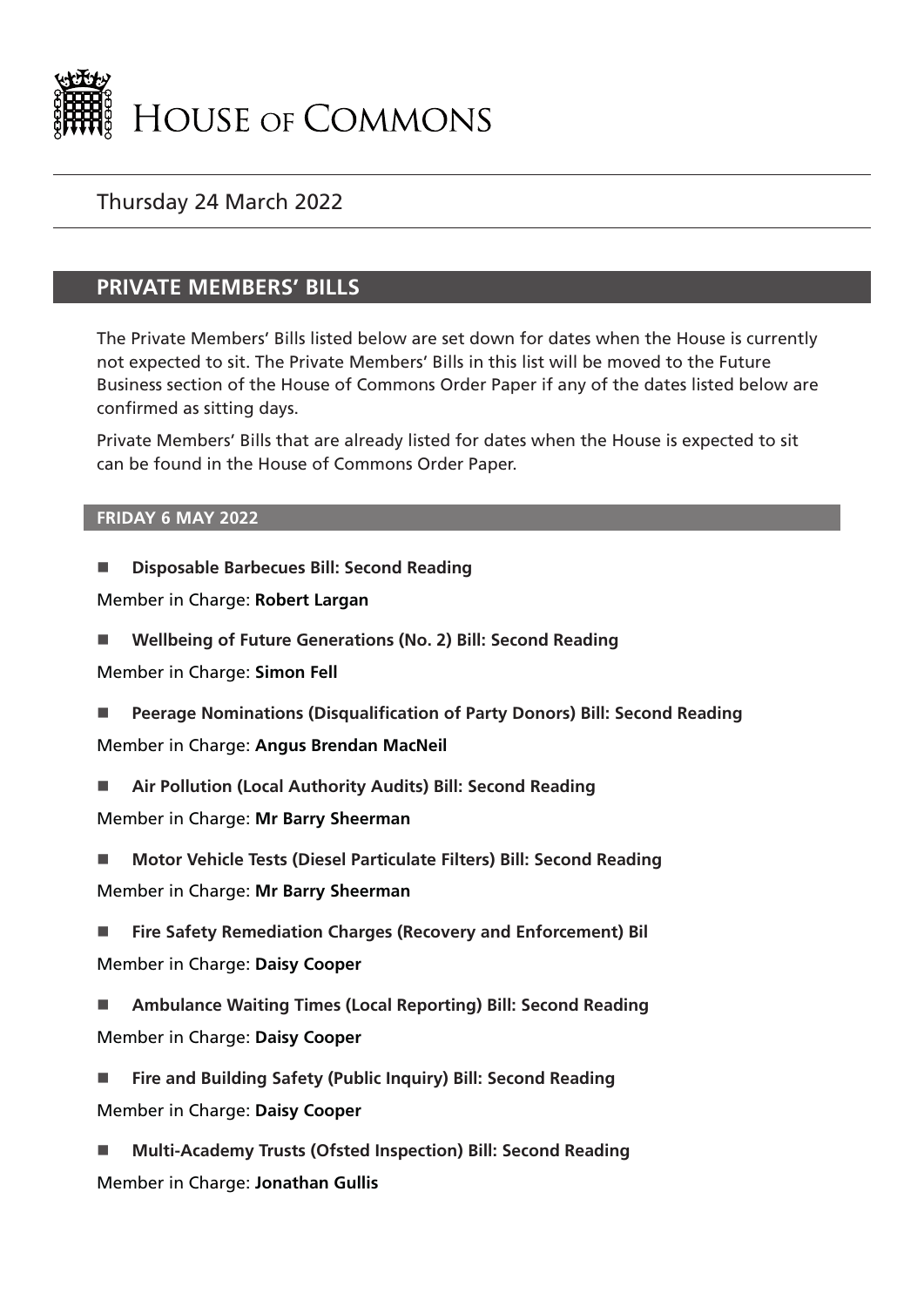**Planning (Proper Maintenance of Land) Bill: Second Reading** Member in Charge: **Jonathan Gullis**

 **Paternity (Leave and Pay) Bill: Second Reading** Member in Charge: **Gareth Davies**

■ Social Media Bill: Second Reading

Member in Charge: **Rehman Chishti**

**Firearms and Hate Crime Bill: Second Reading**

Member in Charge: **Luke Pollard**

**Evictions (Universal Credit) Bill: Second Reading**

Member in Charge: **Chris Stephens**

 **Housing Standards (Refugees and Asylum Seekers) Bill: Second Reading** Member in Charge: **Chris Stephens**

 **Asylum Seekers (Permission to Work) (No. 2) Bill: Second Reading** Member in Charge: **Chris Stephens**

 **Parliamentary and Health Service Ombudsman (Powers) Bill: Second Reading** Member in Charge: **Chris Stephens**

 **Under-Occupancy Penalty (Report) Bill: Second Reading** Member in Charge: **Chris Stephens**

■ Social Security Benefits (Healthy Eating) Bill: Second Reading Member in Charge: **Chris Stephens**

■ Benefit Sanctions (Warnings) Bill: Second Reading

Member in Charge: **Chris Stephens**

 **Universal Credit Sanctions (Zero Hours Contracts) Bill: Second Reading** Member in Charge: **Chris Stephens**

 **Asylum Seekers (Accommodation Eviction Procedures) Bill: Second Reading** Member in Charge: **Chris Stephens**

 **Disability Benefit Assessments (Recording) Bill: Second Reading** Member in Charge: **Chris Stephens**

 **Full Employment Bill: Second Reading** Member in Charge: **Chris Stephens**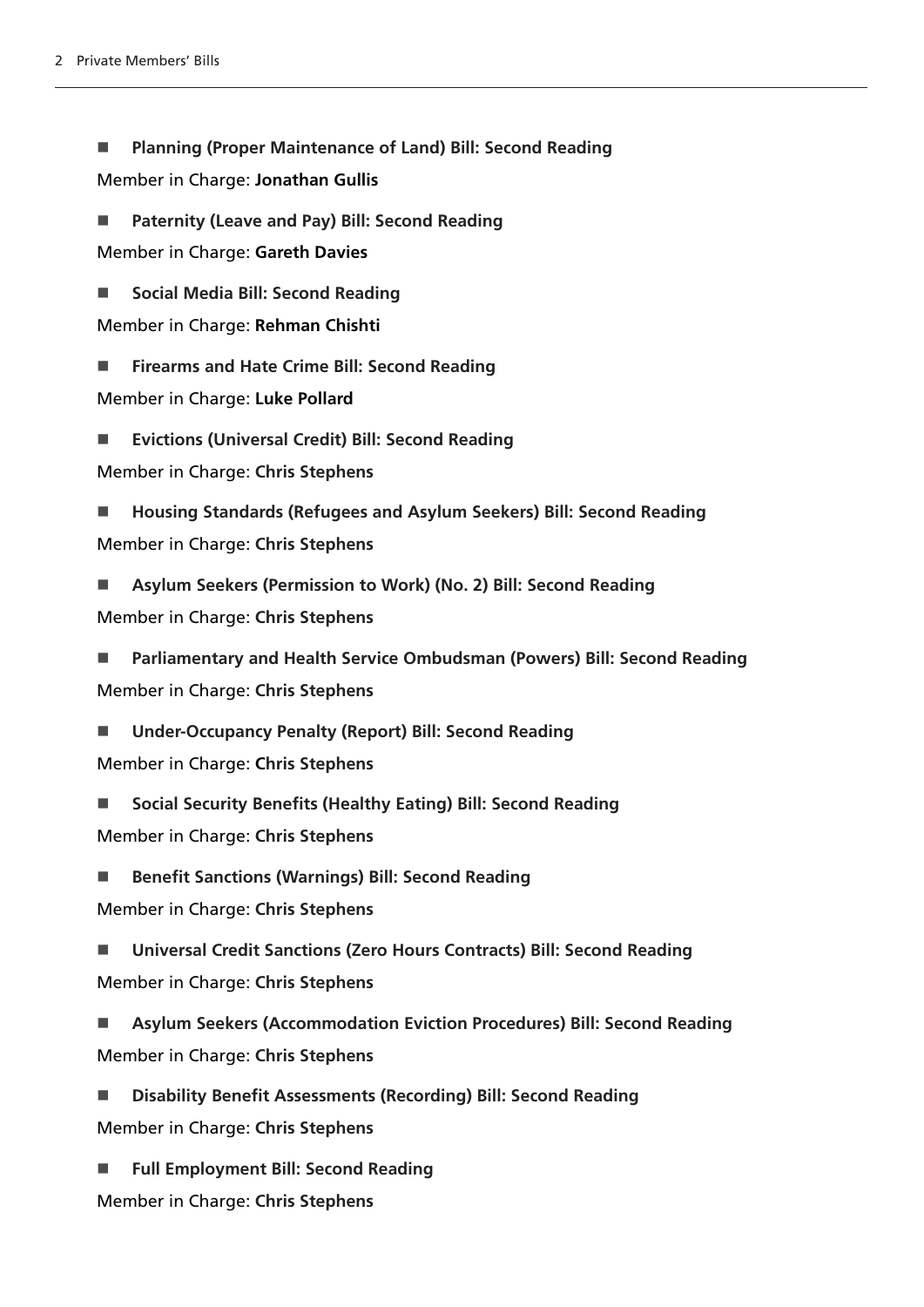■ Health and Safety at Work Bill: Second Reading

Member in Charge: Chris Stephens

 **Corporate Homicide Bill: Second Reading** Member in Charge: Chris Stephens

 **Workers (Rights and Definition) Bill: Second Reading** Member in Charge: **Chris Stephens**

**Pets (Microchips) Bill: Second Reading**

Member in Charge: **James Daly**

 **Non-Disclosure Agreements (No. 2) Bill: Second Reading** Member in Charge: **Mrs Maria Miller**

■ Intimate Images (Offences) Bill: Second Reading

Member in Charge: **Mrs Maria Miller**

 **Pregnancy and Maternity (Redundancy Protection) Bill: Second Reading** Member in Charge: **Mrs Maria Miller**

 **Energy Pricing (Off Gas Grid Households) Bill: Second Reading** Member in Charge: **Drew Hendry**

 **Minimum Energy Performance of Buildings (No. 2) Bill: Second Reading** Member in Charge: **Sir Roger Gale**

 **North Northamptonshire (Urgent Care Facilities) Bill: Second Reading** Member in Charge: **Mr Peter Bone**

 **Homeless People (Current Accounts) Bill: Second Reading** Member in Charge: **Mr Peter Bone**

 **Electoral Candidates (Age) Bill: Second Reading** Member in Charge: **Mr Peter Bone**

 **Leader of the House of Commons (Election) Bill: Second Reading** Member in Charge: **Mr Peter Bone**

 **Human Trafficking (Sentencing) Bill: Second Reading** Member in Charge: **Mr Peter Bone**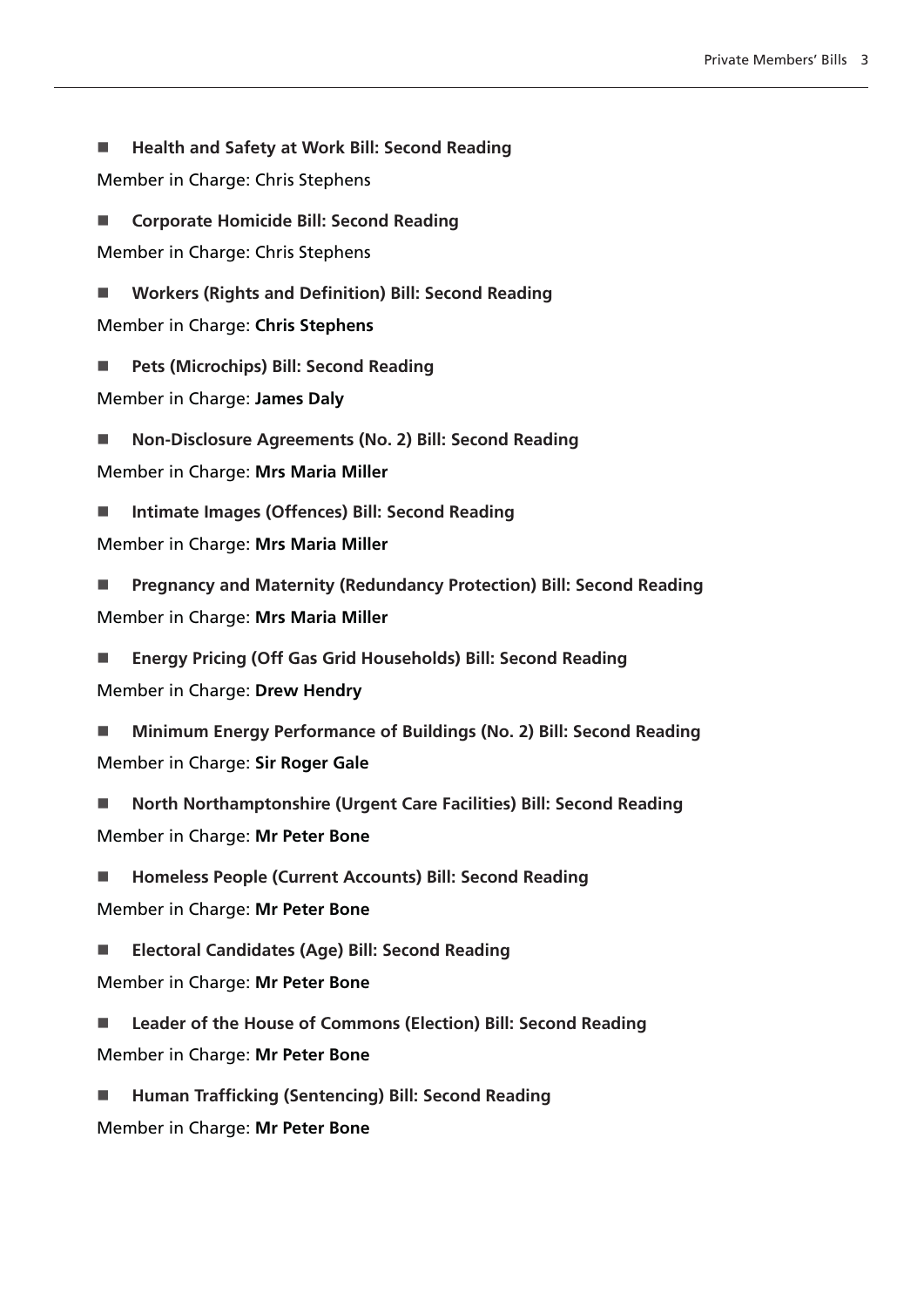■ Prime Minister (Temporary Replacement) Bill: Adjourned debate on Second Reading **[14 January]**

Member in Charge: **Mr Peter Bone**

■ Business of the House Commission Bill: Second Reading

Member in Charge: **Mr Peter Bone**

■ BBC Licence Fee (Abolition) Bill: Second Reading

Member in Charge: **Mr Peter Bone**

**Electoral Commission (Abolition) Bill: Second Reading**

Member in Charge: **Mr Peter Bone**

**General Election (Leaders' Debates) Bill: Second Reading**

Member in Charge: **Mr Peter Bone**

**Electoral Commission (Abolition) Bill: Second Reading**

Member in Charge: **Mr Peter Bone**

 **Hospitals (Parking Charges and Business Rates) Bill: Second Reading** Member in Charge: **Mr Peter Bone**

 **Asylum Seekers (Return to Safe Countries) Bill: Second Reading** Member in Charge: **Mr Peter Bone**

 **Asylum Seekers (Permission to Work) Bill: Second Reading** Member in Charge: **Carol Monaghan**

**Quad Bikes Bill: Second Reading**

Member in Charge: **Judith Cummins**

 **Digital Devices (Access for Next of Kin) Bill: Second Reading** Member in Charge: **Ian Paisley**

 **Co-operatives (Employee Company Ownership) Bill: Second Reading** Member in Charge: **Christina Rees**

■ Bereavement Leave and Pay (Stillborn and Miscarried Babies) Bill: Second Reading Member in Charge: **Sarah Owen**

 **Women Leaving Prison (Safe Accommodation) Bill: Second Reading** Member in Charge: **Daisy Cooper**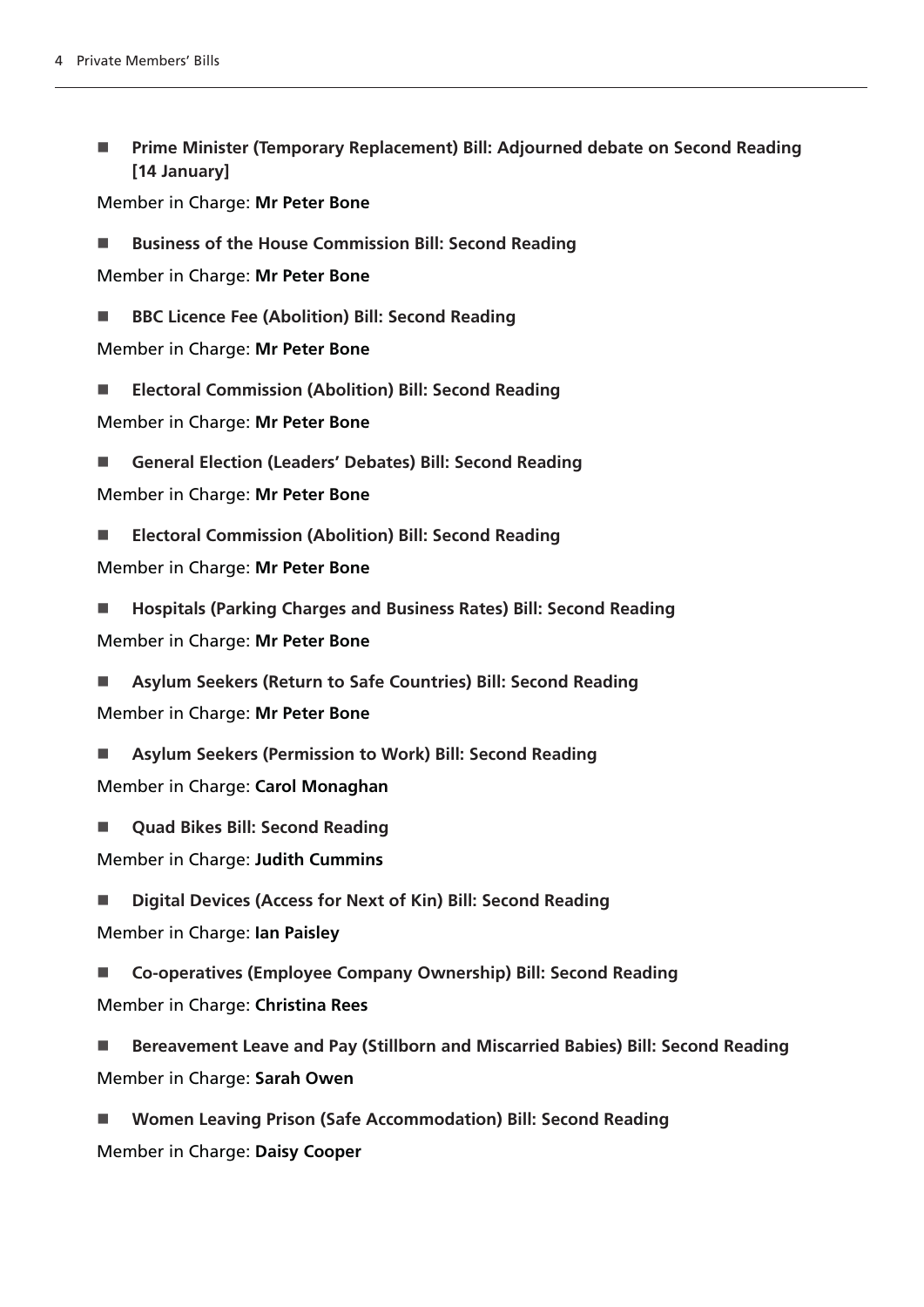- **Maternity Services (Rural Areas) Bill: Second Reading**
- Member in Charge: **Daisy Cooper**
- **City of Bradford (Referendum on Shipley and Keighley) Bill: Second Reading** Member in Charge: **Philip Davies**
- Button Batteries (Safety) Bill: Second Reading
- Member in Charge: **Jo Gideon**
- Hen Caging (Prohibition) Bill: Second Reading
- Member in Charge: **Henry Smith**
- **Social Media Platforms (Identity Verification) Bill: Second Reading**
- Member in Charge: **Siobhan Baillie**
- **Microplastic Filters (Washing Machines) Bill: Second Reading**

Member in Charge: **Alberto Costa**

**Palestine Statehood (Recognition) Bill: Second Reading**

Member in Charge: **Layla Moran**

■ Official Development Assistance Equalities Impact Assessment (Women and Girls) Bill: **Second Reading**

Member in Charge: **Layla Moran**

**State Pension Underpayments (Divorced Women) Bill: Second Reading**

Member in Charge: **Sarah Green**

**Gender Pay Gap Bill: Second Reading** 

Member in Charge: **Sarah Olney**

■ Surgical Mesh (Support) Bill: Second Reading

Member in Charge: **Sarah Green**

- **Planning (Women's Safety) Bill: Second Reading**
- Member in Charge: **Christine Jardine**
- **Miscarriage and Stillbirth (Black and Asian Women) Bill: Second Reading**
- Member in Charge: **Munira Wilson**
- **Rape (Conviction Rates) Bill: Second Reading**

Member in Charge: **Wera Hobhouse**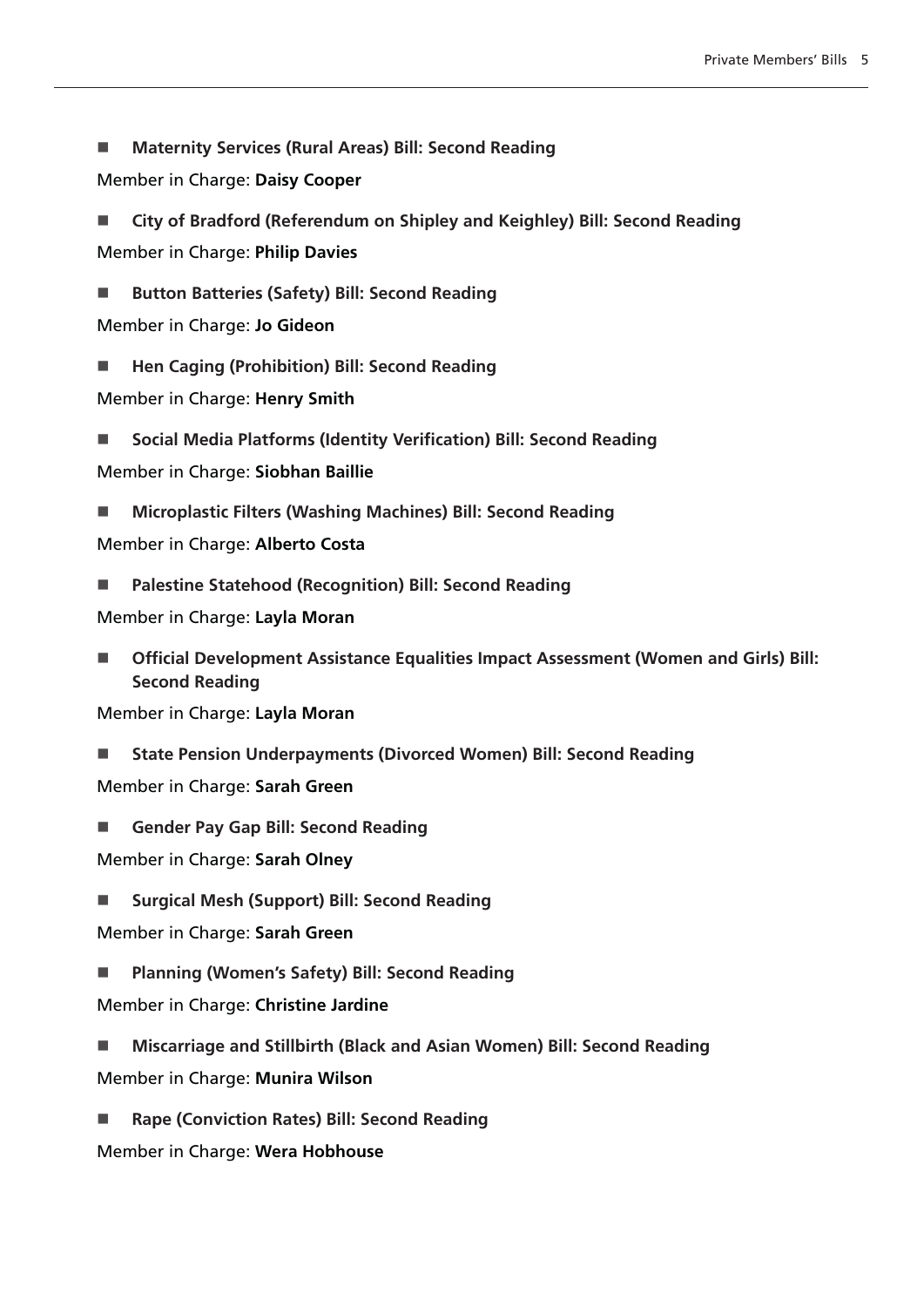**Child Criminal Exploitation Bill: Second Reading**

Member in Charge: **Ms Lyn Brown**

■ Schools and Educational Settings (Essential Infrastructure and Opening During **Emergencies) Bill: Second Reading**

Member in Charge: **Robert Halfon**

■ House of Lords (Retirement Age) Bill: Second Reading

Member in Charge: **Jerome Mayhew**

**Quarries (Planning) Bill: Second Reading**

Member in Charge: **Matt Western**

**Flexible Working Bill: Second Reading**

Member in Charge: **Tulip Siddiq**

 **United Kingdom Atomic Energy Authority Pension Transfers (Parliamentary and Health Service Ombudsman Investigation) Bill: Second Reading**

Member in Charge: **David Johnston**

**Local Electricity Bill: Second Reading**

Member in Charge: **David Johnston**

- **Energy Company Obligation (Cavity Wall Insulation) Bill: Second Reading** Member in Charge: **Paul Maynard**
- **Parliamentary Elections (Optional Preferential Vote) Bill: Second Reading** Member in Charge: **Paul Maynard**
- **Ministerial Competence (External Review) Bill: Second Reading**

Member in Charge: **Paul Maynard**

**Charities (Income Source Statements) Bill: Second Reading**

Member in Charge: **Paul Maynard**

- Local Welfare Assistance (Statements) Bill: Second Reading Member in Charge: **Paul Maynard**
- House of Lords (Elected Senate) Bill: Second Reading

Member in Charge: **Paul Maynard**

 **Institutes of Technology (Royal Charter) Bill: Second Reading** Member in Charge: **Sir Robert Buckland**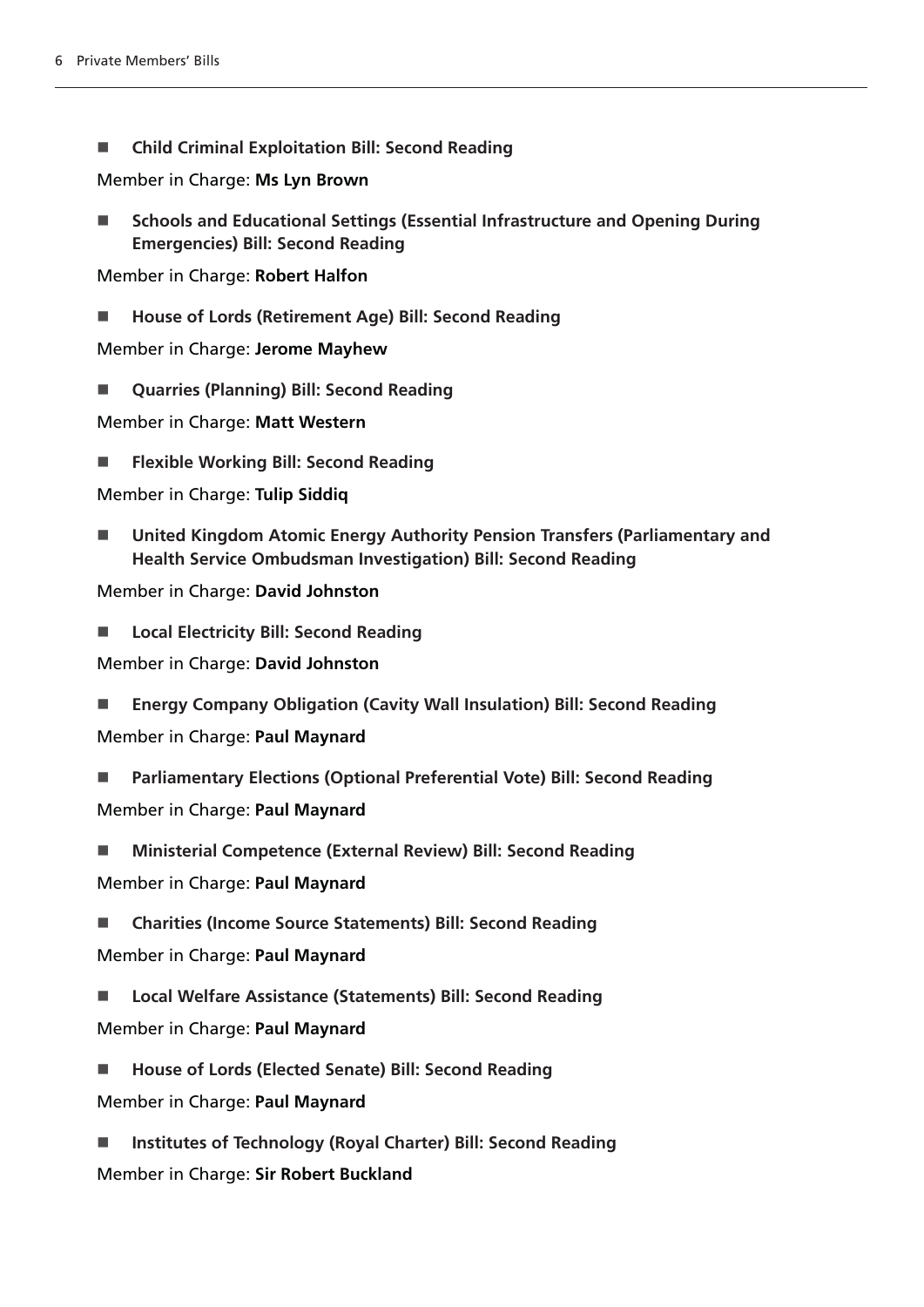**Healthcare (Delayed Discharges) Bill: Second Reading**

Member in Charge: **Dr Andrew Murrison**

 **Education (Environment and Sustainable Citizenship) Bill [Lords]: Second Reading** Member in Charge: **Darren Jones**

**Miscarriage Leave Bill: Second Reading**

Member in Charge: **Angela Crawley**

**Employment (Caring Leave) Bill: Second Reading**

Member in Charge: **Jack Brereton**

 **Company Transparency (Carbon in Supply Chains) Bill: Second Reading** Member in Charge: **Karen Bradley**

■ Benefit Cap (Report on Abolition) Bill: Second Reading

Member in Charge: **David Linden**

**Public Houses (Electrical Safety) Bill: Second Reading**

Member in Charge: **Andrew Rosindell**

 **Public Bodies (Representation from Devolved Nations) Bill: Second Reading** Member in Charge: **Wendy Chamberlain**

■ Community Wealth Fund Bill: Second Reading

Member in Charge: **Paul Howell**

■ Education (Assemblies) Bill [Lords]: Second Reading

Member in Charge: **Crispin Blunt**

**Planning (Street Plans) Bill: Second Reading**

Member in Charge: **John Penrose**

■ Local Authority Boundaries (Referendums) Bill: Adjourned debate on Second Reading **[25 February]**

Member in Charge: **Robbie Moore**

■ Commonwealth Parliamentary Association (Status) (No. 2) Bill: Second Reading Member in Charge: Mr Ian Liddell-Grainger [R]

 **Marine Protected Areas (Bottom Trawling) Bill: Second Reading** Member in Charge: **Chris Grayling**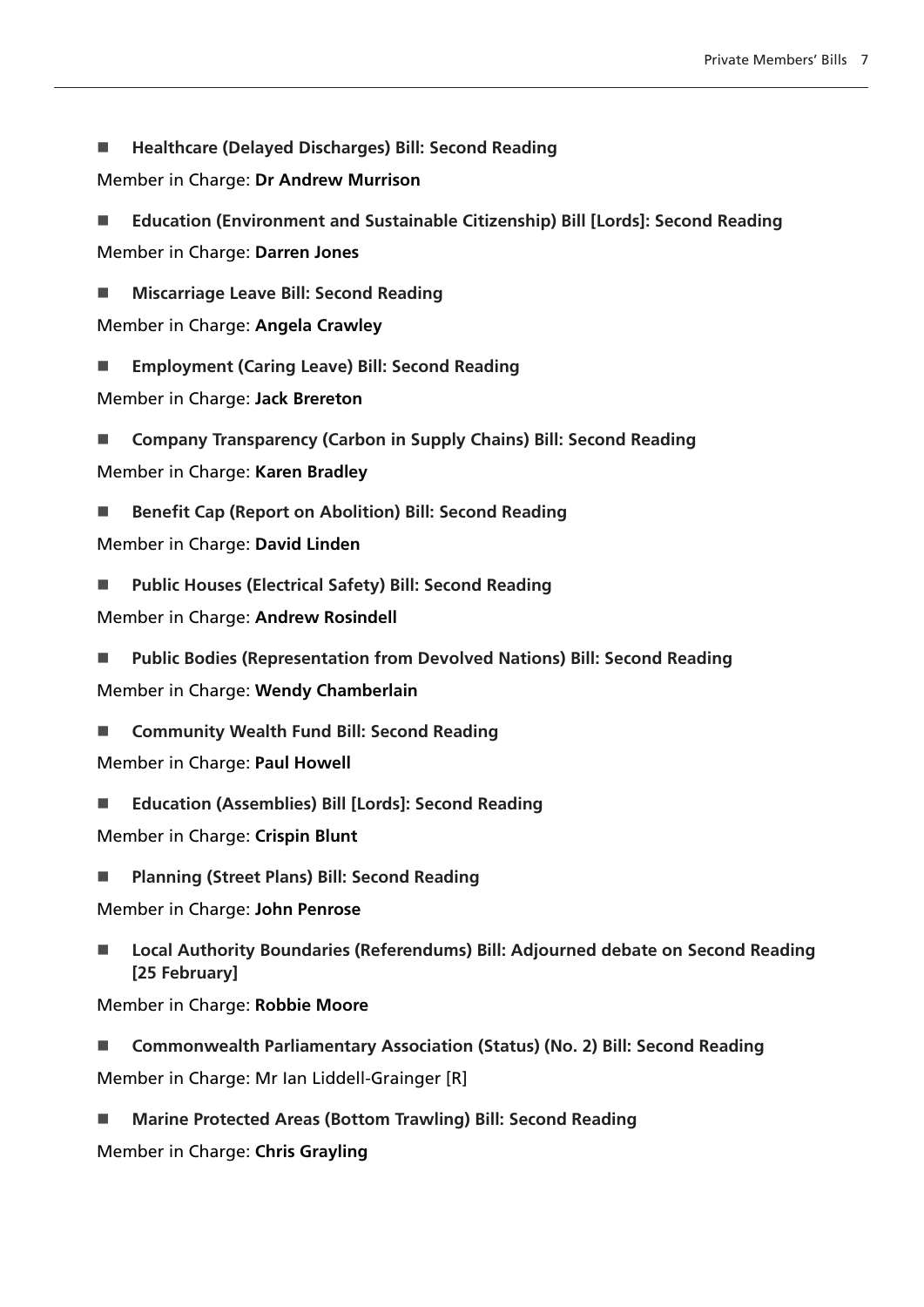**Kinship Care (Parental Leave) Bill: Second Reading**

Member in Charge: **Katherine Fletcher**

■ Rule of Law (Enforcement by Public Authorities) Bill: Second Reading

Member in Charge: **Sir Christopher Chope**

■ Registers of Births and Deaths Bill: Adjourned debate on Second Reading [26 **November]**

Member in Charge: **Saqib Bhatti**

**Workers (Rights) (No. 2) Bill: Second Reading**

Member in Charge: **Ms Anum Qaisar**

**Decarbonisation and Economic Strategy Bill: Second Reading**

Member in Charge: **Caroline Lucas**

**Climate and Ecology Bill: Second Reading**

Member in Charge: **Caroline Lucas**

**Abuse of Public-facing Workers (Offences) Bill: Second Reading**

Member in Charge: **Olivia Blake**

■ Mental Health Provision (Children and Young People) Bill: Adjourned debate on **Second Reading [18 March]**

Member in Charge: **Munira Wilson**

**Goods Delivery Services Bill: Second Reading**

Member in Charge: **Jamie Stone**

**Commercial Rent (Prohibition of Upward-Only Reviews) Bill: Second Reading**

Member in Charge: **Sarah Olney**

**Conversion Therapy (Prohibition) Bill: Second Reading**

Member in Charge: **Wera Hobhouse**

**Tibet and Xinjiang (Reciprocal Access) Bill: Second Reading**

Member in Charge: **Tim Loughton**

**Employment Bill: Second Reading**

Member in Charge: **Martin Docherty-Hughes**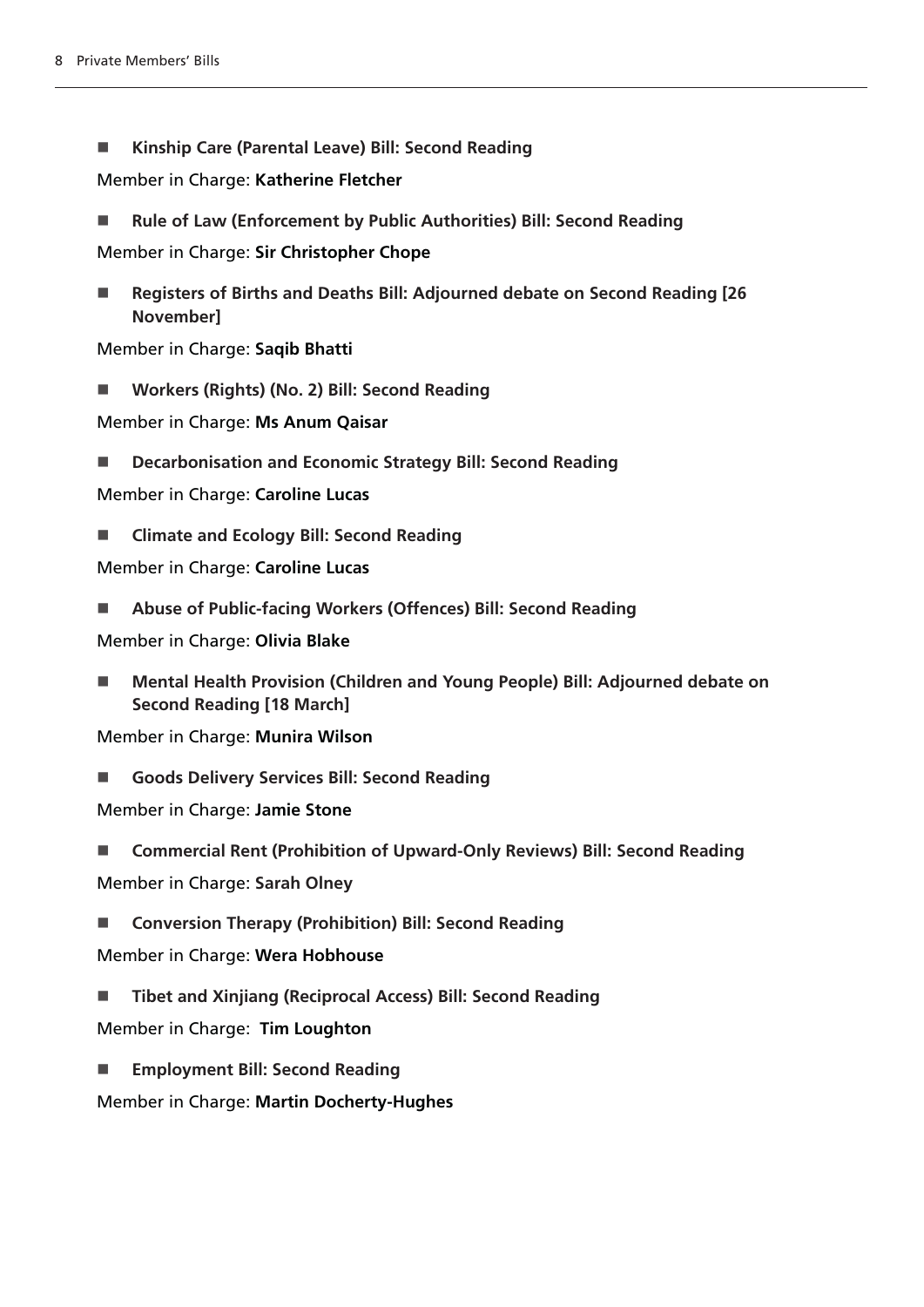- **Workers (Employment Security and Definition) Bill: Second Reading** Member in Charge: **Martin Docherty-Hughes**
- Dogs (Protection of Livestock) Bill: Second Reading Member in Charge: **Virginia Crosbie**

■ Bereavement (Leave and Pay) Bill: Second Reading

Member in Charge: **Patricia Gibson**

■ Crown Estate (Devolution to Wales) Bill: Second Reading Member in Charge: **Liz Saville Roberts**

**Recognition of Armenian Genocide Bill: Second Reading**

Member in Charge: **Tim Loughton [R]**

■ Hate Crime (Misogyny) Bill: Second Reading

Member in Charge: **Wera Hobhouse**

**Israel Arms Trade (Prohibition) Bill: Second Reading**

Member in Charge: **Richard Burgon**

**Clean Air Targets (World Health Organization Guidelines) Bill: Second Reading**

Member in Charge: **Christine Jardine**

 **Employment and Trade Union Rights (Dismissal and Re-engagement) Bill: Adjourned debate on Second Reading [22 October]**

Member in Charge: **Barry Gardiner**

- **Trade Agreements (Parliamentary Scrutiny and Farming) Bill: Second Reading** Member in Charge: **Tim Farron**
- **British Goods (Public Sector Purchasing Duty) Bill: Second Reading**

Member in Charge: **John Spellar**

**Consumer Pricing Bill: Second Reading**

Member in Charge: **John Spellar**

**Broadcasting (Listed Sporting Events) Bill: Second Reading**

Member in Charge: **John Spellar**

**Puppy Import (Prohibition) Bill: Second Reading**

Member in Charge: **John Spellar**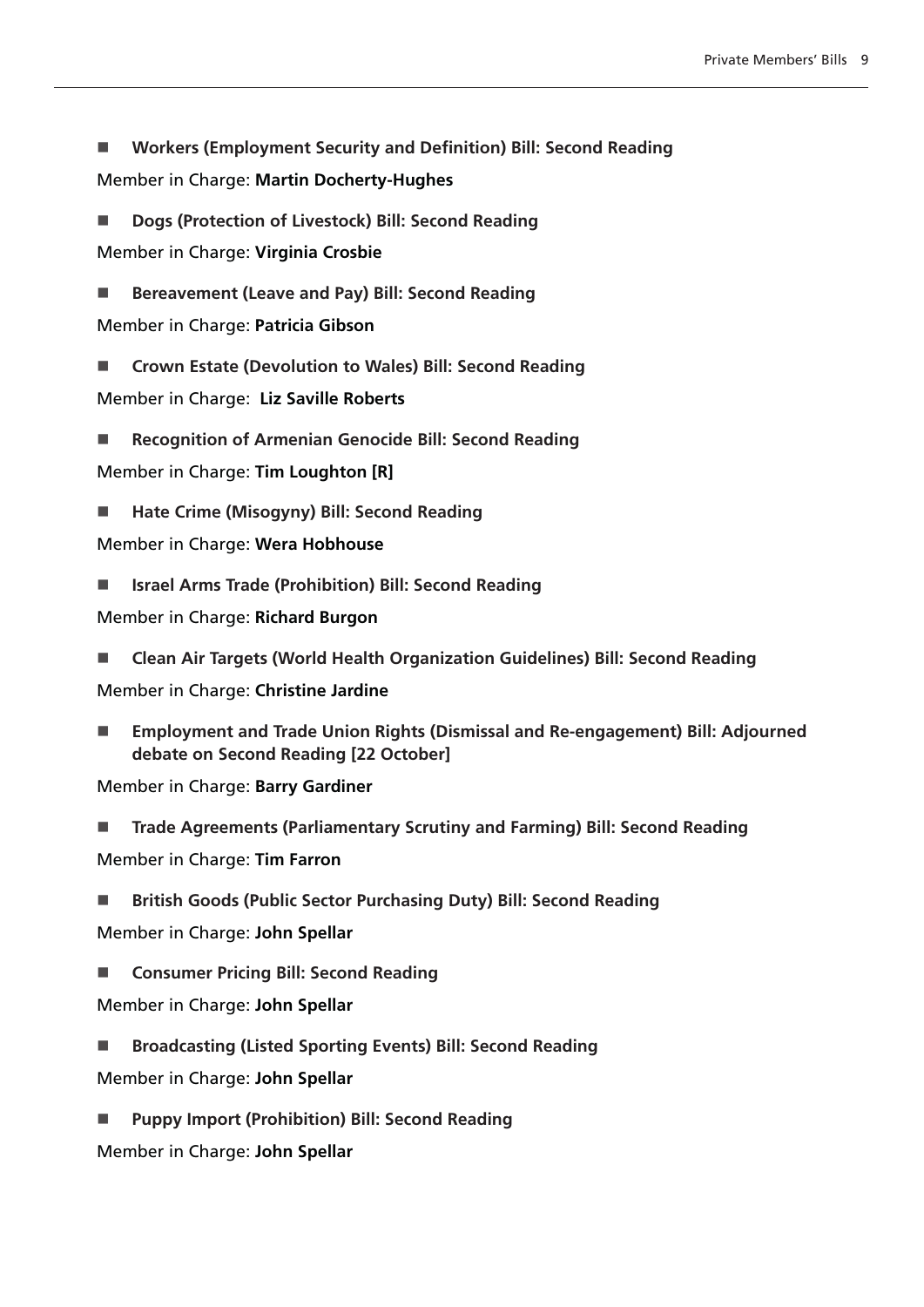- **Employment (Application Requirements) Bill: Second Reading** Member in Charge: **John Spellar**
- **Public Sector Website Impersonation Bill: Second Reading** Member in Charge: **John Spellar**
- **Hunting Trophy Import (Prohibition) Bill: Second Reading** Member in Charge: **John Spellar**
- **Armenian Genocide (Recognition) Bill: Second Reading**

Member in Charge: **John Spellar**

- **House of Lords (Hereditary Peers) (Abolition of By-Elections) (No. 2) Bill: Second Reading**
- Member in Charge: **John Spellar**
- **Misuse of Fireworks Bill: Adjourned debate on Second Reading [21 January]**

Member in Charge: **Sarah Owen**

**Climate Education Bill: Second Reading**

Member in Charge: **Nadia Whittome**

 **Members of Parliament (Prohibition of Second Jobs) (Motion) Bill: Second Reading** Member in Charge: **Richard Burgon**

**Plastic Pollution Bill: Second Reading**

Member in Charge: **Mr Alistair Carmichael**

■ Status of Workers Bill [Lords]: Second Reading

Member in Charge: **Andy McDonald**

**Public Advocate Bill: Second Reading**

Member in Charge: **Maria Eagle**

- Seals (Protection) Bill: Second Reading
- Member in Charge: **Tracey Crouch**
- **Ministerial Disclosure (Fixed Penalty Notices) Bill: Second Reading**
- Member in Charge: **Mr Alistair Carmichael**
- **Social Housing (Emergency Protection Of Tenancy Rights) Bill: Second Reading** Member in Charge: **Andy McDonald**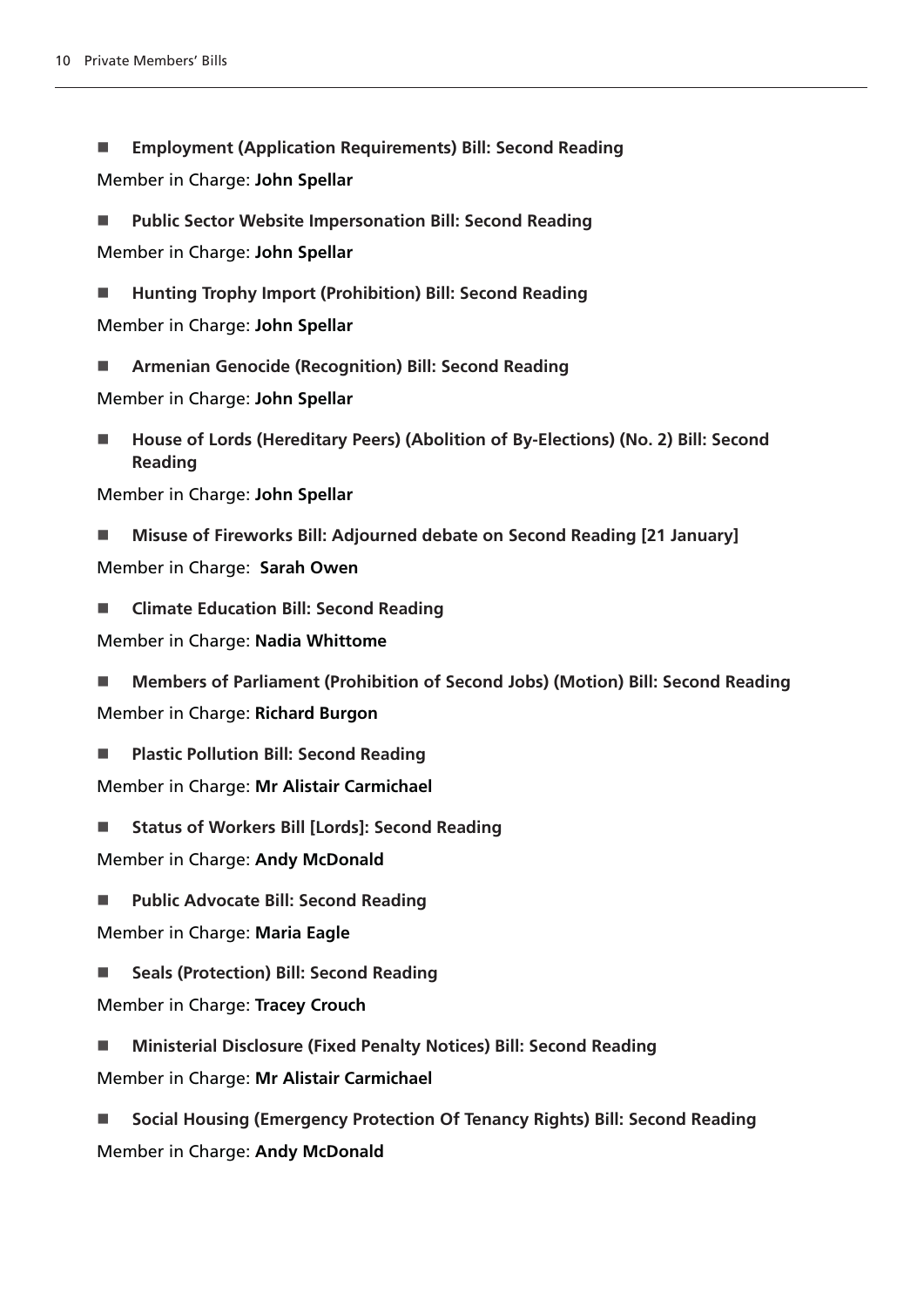**Immigration (Health and Social Care Staff) Bill: Second Reading**

Member in Charge: **Christine Jardine**

**Prisons (Violence) Bill: Second Reading**

Member in Charge: **Grahame Morris**

**Planning and Local Representation Bill: Second Reading**

Member in Charge: **Rachel Hopkins**

- **Pedicabs (London) Bill: Adjourned debate on Second Reading [19 November]** Member in Charge: **Nickie Aiken**
- **Medical Cannabis (Access) Bill: Adjourned debate on Second Reading [10 December]** Member in Charge: **Jeff Smith**
- **National Health Service Co-Funding and Co-Payment Bill: Adjourned debate on Second Reading [4 February]**

Member in Charge: **Sir Christopher Chope**

**Plastics (Wet Wipes) Bill: Second Reading**

Member in Charge: **Fleur Anderson**

**Mobile Homes Act 1983 (Amendment) Bill: Second Reading**

Member in Charge: **Sir Christopher Chope**

**Flooding (Prevention and Insurance) Bill: Second Reading**

Member in Charge: **Emma Hardy**

**Climate Change Bill: Second Reading**

Member in Charge: **Colum Eastwood**

■ [Copyright \(Rights and Remuneration of Musicians, Etc.\) Bill:](https://publications.parliament.uk/pa/bills/cbill/58-02/0019/210019.pdf) Adjourned debate on **Second Reading [3 December]**

Member in Charge: **Kevin Brennan**

**[NHS England \(Alternative Treatment\) Bill:](https://publications.parliament.uk/pa/bills/cbill/58-02/0094/210094.pdf) Second Reading**

Member in Charge: **Sir Christopher Chope**

- **[Public Health \(Control of Disease\) Act 1984 \(Amendment\) Bill:](https://publications.parliament.uk/pa/bills/cbill/58-02/0092/210092.pdf) Second Reading** Member in Charge: **Sir Christopher Chope**
- **[Caravan Sites Bill: S](https://publications.parliament.uk/pa/bills/cbill/58-02/0106/210106.pdf)econd Reading**

Member in Charge: **Sir Christopher Chope**